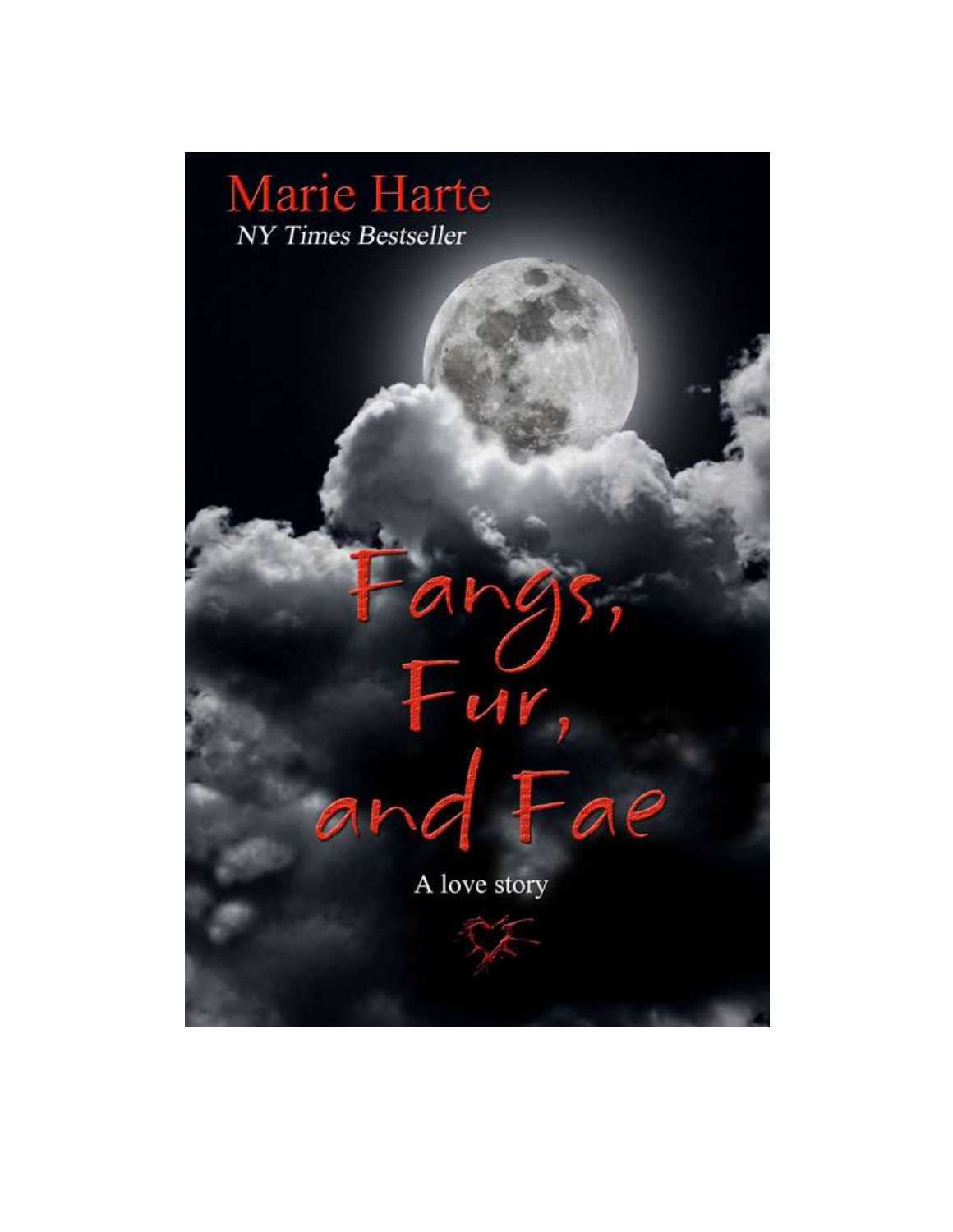## Fangs, Fur, and Fae



Devon Meadows held perfectly still in the dark corner of the empty bedroom, willing herself invisible. It had long been rumored in her family that the women of her bloodline could do amazing things during times of crises. Either she'd been adopted, or this wasn't enough of a crisis to merit panic magic.

She didn't fade into the woodwork as she'd hoped. Her next best choice would be to escape the second floor and hide somewhere else until daybreak, when the moon disappeared. The mansion had enough rooms to conceivably hide herself, except that her scent carried to the maniacs after her. The darkness didn't help any, because her pursuers could see just as well at night as they did during the day. The genes of vampire and wolf shifter had blended together to create a most powerful predator. Or predators--considering the dangerous brothers hunting her.

Her heart pounded like thunder, and she tried a muting spell to camouflage her presence from the marauders stalking her like a walking filet.

"Gotcha."

She shrieked as Alistair Drake grabbed her and flung her over his shoulder.

"Damn it! Let me go!"

A large arm wrapped around her thighs and held her close. The man was like steel. No chance breaking free from his grip, not without some unworldly help.

Devon concentrated. "Mother Maker, bring me—oomph." She suddenly found herself pinned against the wall, nose to nose with a very angry, sexy, and determined vamp-shifter.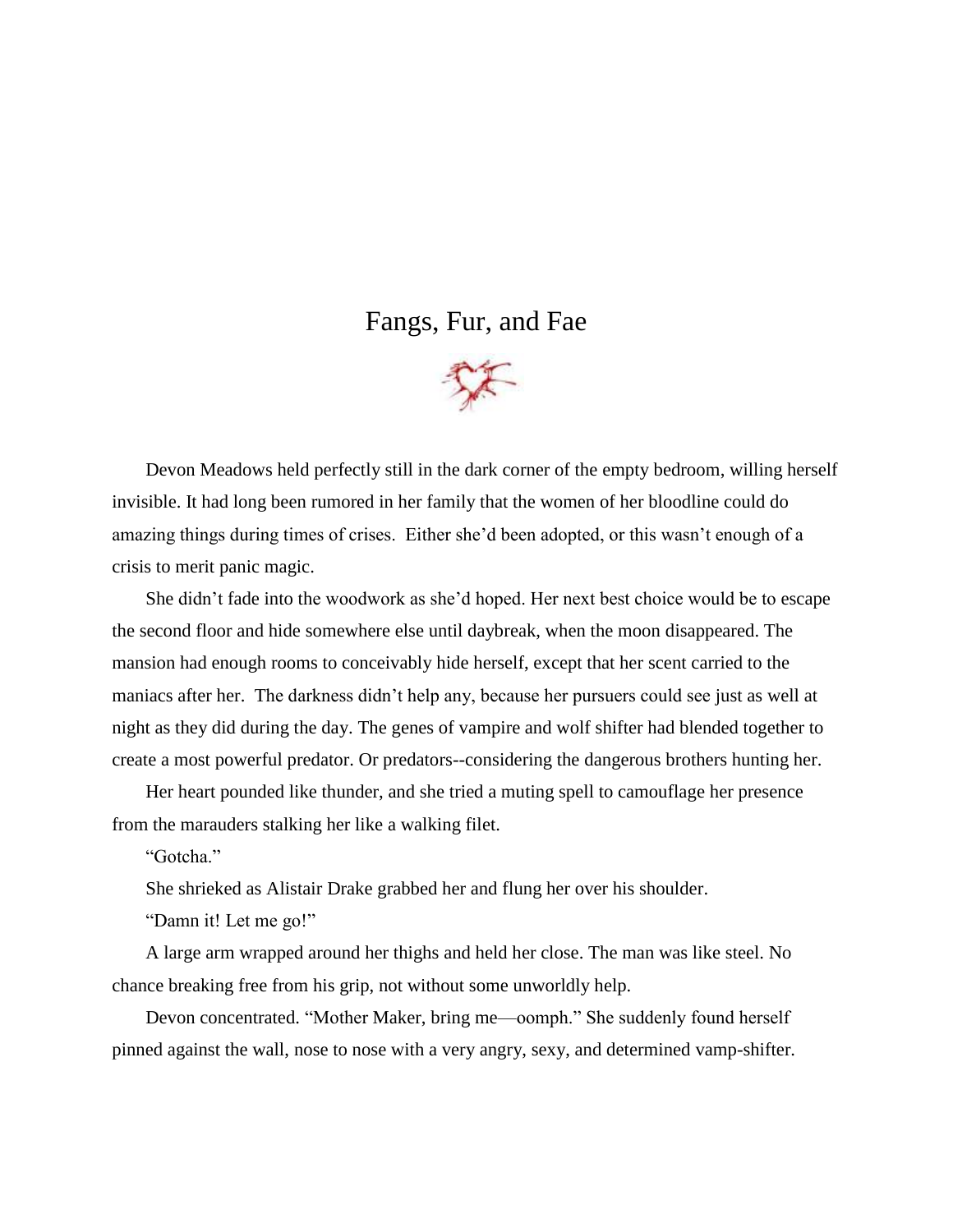"Not another word." Alistair glared at her with enough heat to melt the icecaps. And the frigid hold on her sex drive.

Devon could have ignored his anger, but the carnal need in his dark eyes stirred an answering response deep within her.

He inhaled and groaned. "I knew it. You *do* want us."

Before he could gloat, she kneed him right between the legs and shoved him away.

He fell and cupped himself while she scrambled to escape.

"No way am I taking on *three* of you," she emphasized and left the room, heading for the stairs. Best friends or not, Devon had no intention of mating with the three hungry hybrids. She didn't want permanence yet. Fae didn't stray, and she wanted to live a little before making babies, or in the case of the Drakes, puppies--whatever.

She raced to the stairs, planning to go down, when Lachlan, Alistair's brother, appeared at the base.

"There you are. We're holding dinner for you, Dev." He smiled, showing bright white fangs. Then the lights went out, and she seriously freaked.

Muttering an incantation, Devon threw up a magical wall between her and Lachlan and hastened up another flight of stairs. So far, she had Lachlan trapped on the first floor, Alistair incapacitated on the second… With any luck, Douglas, the third Drake brother, was still sitting in the kitchen below.

She crossed her fingers and looked around for the attic, needing a place she could ward. From what she remembered, the amount of cedar up there would make her spells powerful enough to withstand vampires, shifters, and anything in between.

She couldn't understand it. She'd been friends with the triplets for years. Alistair, Lachlan and Douglas made her laugh, rage, and once cry. Though to be fair, that occasion had been in third grade, when Douglas accused her of having cooties.

Sunday dinners had been a regular occurrence. Until a few months ago, when they'd turned mate-hungry.

Moonlight streamed through a glass window, and she shuddered at the sight of the mating moon in ascension. If one of them caught her, she'd lose her waistline for good. She just knew it.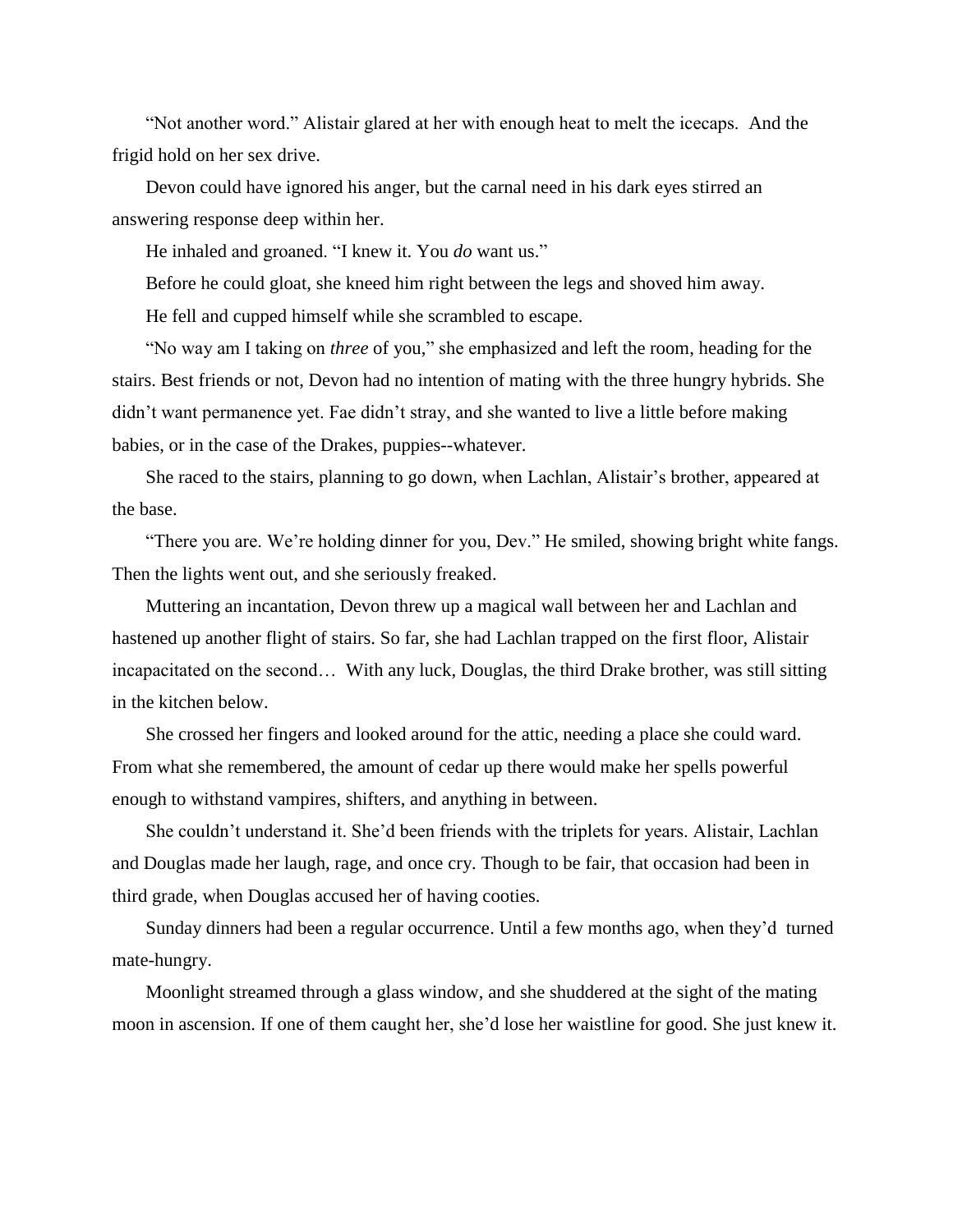The Drake family had a penchant for breeding. Vampires were sterile, yet their father had not only impregnated their mother, he'd gotten the werewolf with child—children--when the two species were supposedly incompatible.

The rumble of a low snarl made the hair on the back of her neck stand on end, and she scrambled for the attic. Unfortunately, the door leading there was locked.

"Don't run, Devon," she heard Lachlan yell. "We're not gonna hurt you."

"I might," Alistair roared. "Christ, Devon. My balls? What's wrong with you?"

"With me?" she yelled back. "I came over for dinner, not to get knocked up by the Drake demons!"

She knew how much the name irritated them but couldn't help it. She loved the idiots, but that didn't mean she planned to settle down now. Devon had plans. And being tied down to one man didn't signify, let alone being tied down to three. Maybe in another few years, after her business got off the ground and she'd played the field a bit, she might consider marriage. Maybe.

A low pop jolted her body, and she realized one of them had broken through her magical barrier. She heard the rush of claws against the hardwood floors. Footsteps drawing closer…

Hell.

*Fae in, Fae out, take me to my fate without. Hold back naught, give what's right, protect me from all harm tonight*. She concentrated on the attic and in seconds found herself in the large room space barricaded behind a magically reinforced door.

"Thank God." Devon sighed and slumped to the floor in a heap of nerves. She closed her eyes and covered her face as she recovered from the energy drain of her spell.

Why her? Women loved the Drakes. The guys were huge, handsome, and powerful. One at a time could be overwhelming for a less confident girl, but all three at once? And for a Fae with business goals, furred and fanged wasn't an option. Or so she kept telling herself.

She admitted she'd had a few harmless fantasies. Who wouldn't? But she was almost family. They'd grown up together. She'd watched Lachlan learn how to ride a bike. Had helped Douglas learn to read Fae. And she'd been the only one Alistair had confided in when he'd first shifted and had accidentally eaten the family cat.

Hell, she—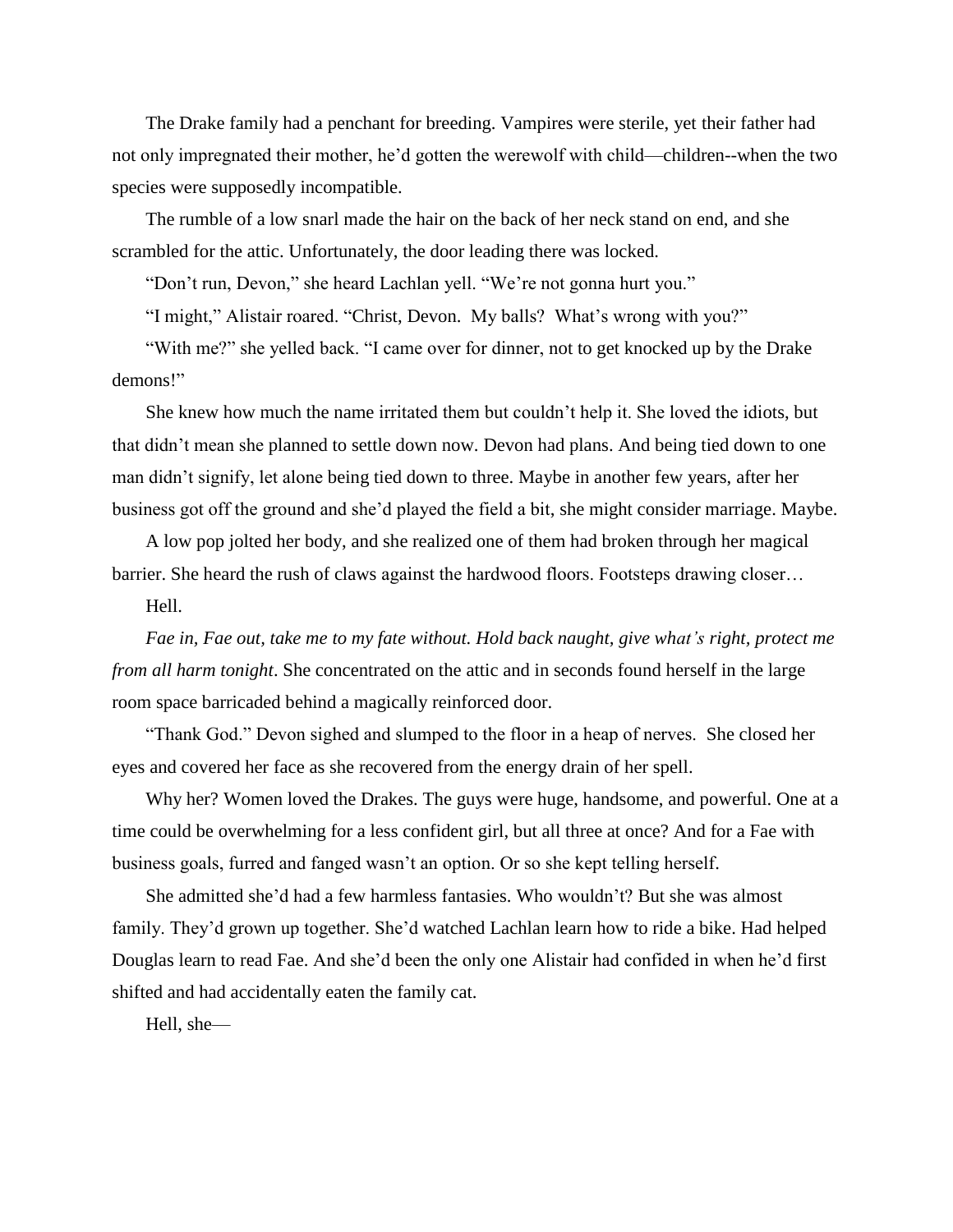The sudden silence dawned on her. As did the notion she was no longer alone. Cautiously easing off the floor, she glanced around. Three sets of glowing yellow eyes blazed at her from the darkness.

"Oh shit"

Well, she'd done her best, but it hadn't taken more than Alistair to hold her while the others stripped her naked.

Devon should have been embarrassed and would have been if she hadn't been so mad.

"Let me go!"

"You are so fucking sexy." Lachlan shook his head and licked his lips. "I'm really sorry we didn't think of this sooner."

"Me too," Douglas agreed. "She's so white she's sparkly. I can't believe it's taken you two this long to see what I've known for years."

Devon gasped. "Damn it. Alistair, cut it out."

The brute kept pulling her back against him, and each time he did, she felt the swell of his erection through his jeans against her lower back. Instead of alarming her, his size made her wet.

She heard him inhale and thought her face might burn clean off.

"I'm not gonna last," Alistair growled and leaned down to clamp his sharp teeth over her shoulder. He didn't pierce the skin, but his hold remained firm and arousing as hell.

"Brush her hair back again," Douglas said as he stood in front of her, arms akimbo, looking like a raiding conqueror.

"No, don't," she begged. God, if they knew how sensitive her ears had become, she'd be a goner for sure.

Alistair pulled her hair back and exposed the pointed tips.

Lachlan stripped out of his clothes in a hurry. "You smell good, Dev."

She moaned, wishing more of it was from embarrassment than arousal.

"You really do." Douglas winked and gave her a wicked grin. "You smell…wet."

Alistair bit harder, and the press of his teeth against her unmarred flesh caused an answering flare of magic to draw him closer.

She felt another burst tingle through her body before Alistair pressed his hot, naked cock against her back. Douglas' clothes had vanished as well.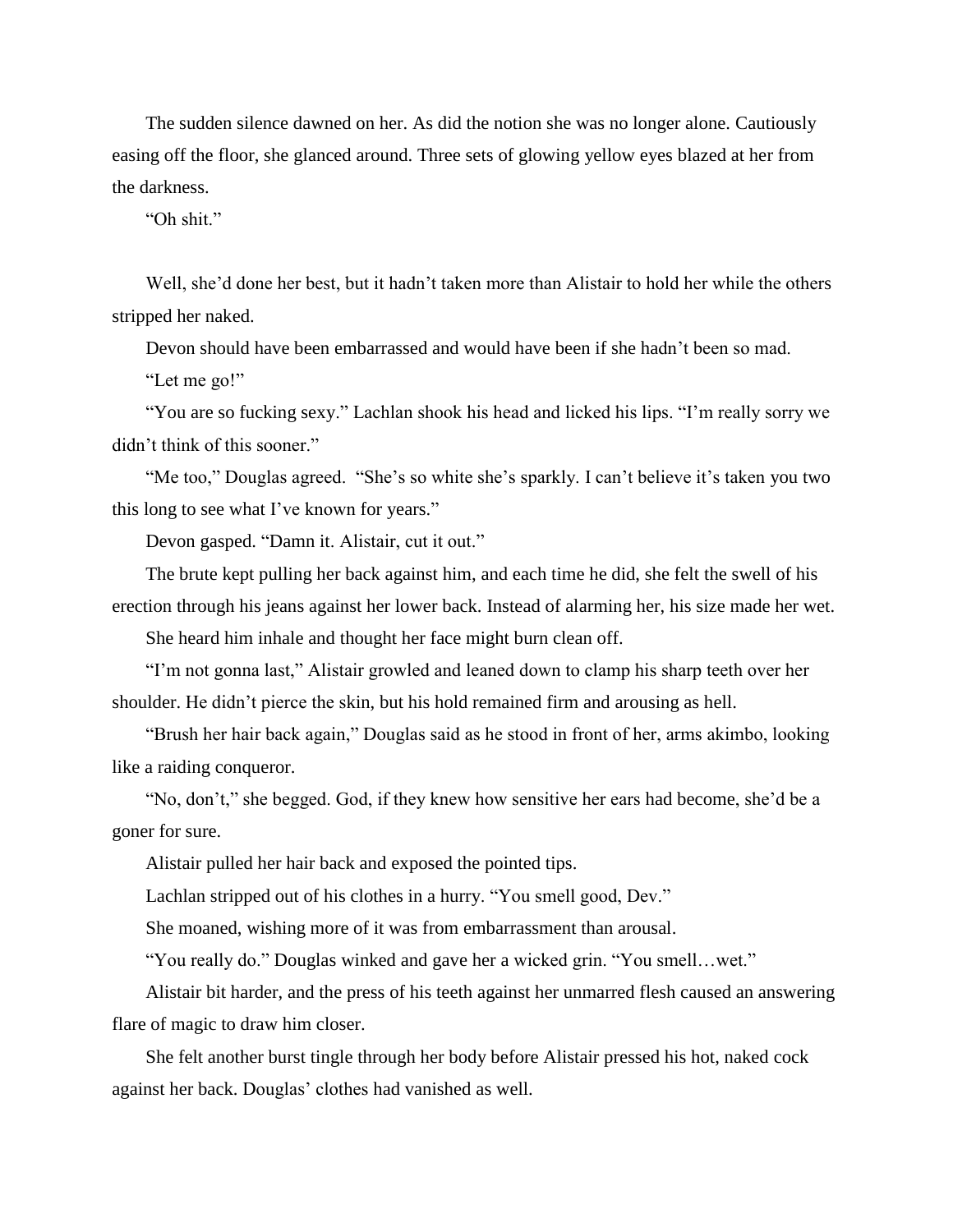"Thanks, Dev. I needed that," Douglas said as his brother ground against her.

Hell, she'd lost control of her magic. Now they'd think she wanted them when she really wanted to escape. She just wished her body would get on board with her ten year plan.

"I've been waiting for this for a long time," Douglas said with satisfaction.

She closed her eyes, trying to blot out her impending reality. Devon had a plan. She had a future filled with the freedom to answer to no one.

A hand brushed against her breast, and she opened her eyes to see the Drake brothers naked, aroused, and surrounding her.

Lachlan grinned and licked his incisors growing steadily longer. "Time to play, Dev. Ready or not, here we come."

Maybe if she could have lied to herself, she might have gotten a handle on her magic and poofed herself out of the room. But her secret fantasies had suddenly come to life, and Devon couldn't resist Douglas, Alistair and Lachlan looming over her while she sat helpless in the middle of a large-ass bed. *In the attic.* The bastards had planned the whole thing.

The play of candlelight over their sculpted muscle and feral smiles only added to the erotic tension filling the air.

"I'm not sure what you think is going to happen here." She wished she didn't sound so breathless. "But I'm not in the mood to mate with anyone."

Alistair held his cock in hand. Good God, the man was seriously hung. They all were. "Mate or not, I'm fucking you tonight. And you're more than willing to take it, aren't you?"

Lachlan looked more wolf than vampire as he stared at the moist place between her legs. "You're creaming for us, definitely hungry for it."

"I tell you what, Dev. Just give me a kiss," Douglas suggested. "If you still want to leave after that, we'll let you go."

Alistair scowled. "What? Hell no--"

"Shut up." Lachlan nudged him in the side.

Devon blew out a breath. "That's cheating." Honestly, did Douglas believe she'd even be able to speak after a taste of that sexy mouth?

She scooted back in the bed when he joined her, too nervous to be shy about her nudity. His breath touched her leg and her nipples, already hard, tightened painfully.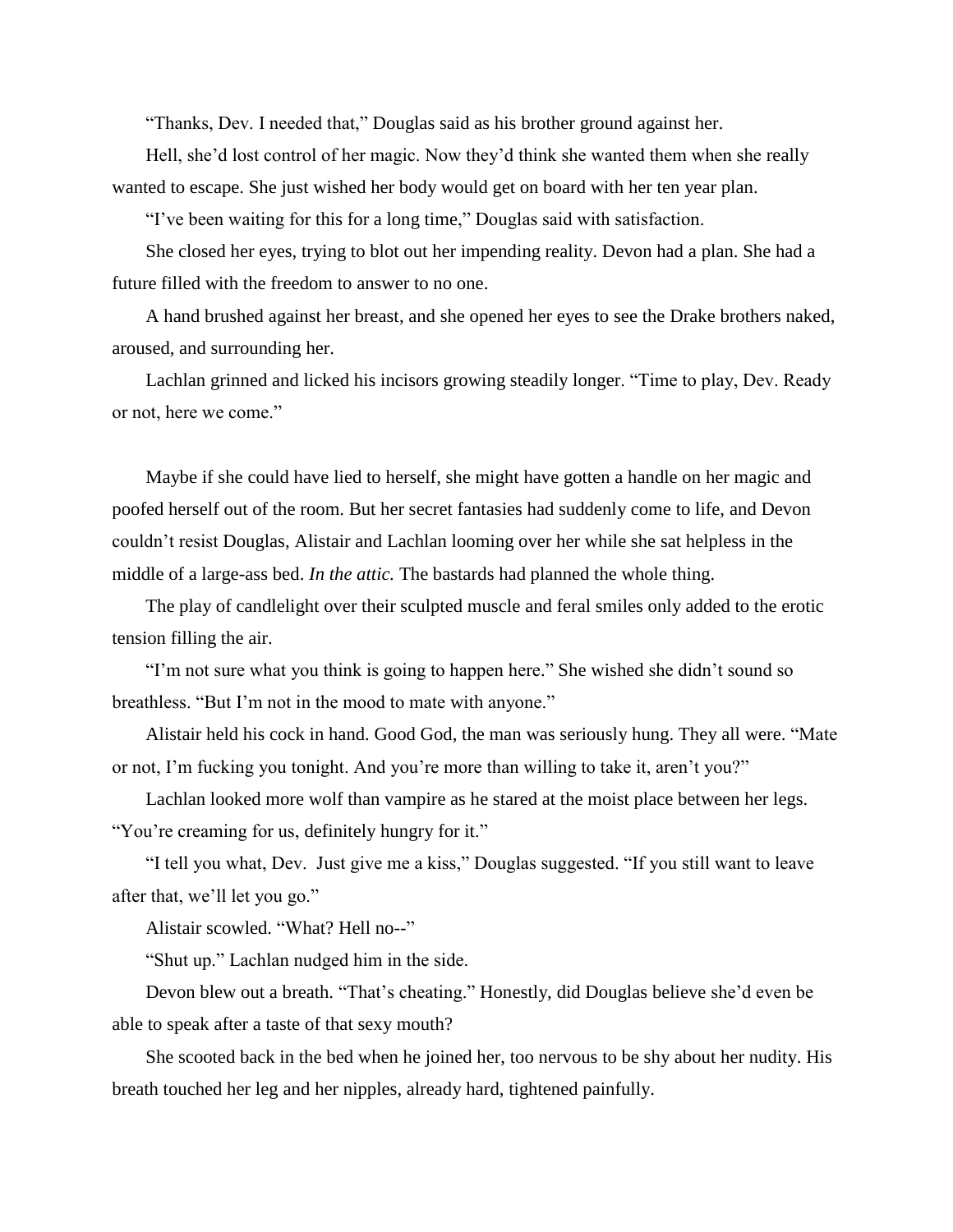"You're so sexy." Douglas caught her ankle and dragged her down to him. He loomed over her, caging her between his body heat and his massive arms on either side of her.

She licked her lips, trying to prepare herself, but Douglas didn't approach her mouth. Instead he zeroed in on her breasts. "Douglas, wait--" She sucked in a breath and gripped the bedspread beneath her when Douglas took her nipple in his hot, wet mouth. "Oh, God."

"There we go," Lachlan sighed and nudged Douglas over.

Douglas made room, and Lachlan sucked her other nipple, nipping with arousing bites.

Devon held them to her, tangling her hands in their silky hair.

They were so beautiful. Dark haired and dark eyed, but each so very different from the other. Lachlan, the charmer. Alistair, so dominant. Douglas, the deep thinker. Yet every one of them was a man ridden hard by desire.

Douglas's tongue lashed her nipple with rough licks as he tormented her breast, while Lachlan sucked and blew over her flesh, seducing her into a mindless puddle of need.

"Open your eyes and look at me," Alistair growled.

She did and saw him stroking his cock, the long, thick shaft ruddy with arousal.

He held it out to her, offering it as his due. "You hurt me, Dev. What will you give me to make it all better?"

She wanted to tell him to kiss her ass. But watching him touch himself made her mouth water. An internal *click* locked her in place.

"Whatever you want," she heard herself say, wondering at her sudden submission.

Douglas and Lachlan froze then backed away.

Everyone watched as Alistair approached the bed. "Come to me."

He waited by the edge, and Devon had a sudden urge to crawl to him on her hands and knees, to service him any way he wanted.

Fae desires broke over her in waves, and she shuddered as her vision sharpened to acute detail. She saw so much more as she looked at these men. Her friends were beasts, a mixture of vampire and shifter with a need for blood, power, and surprisingly, acceptance. Her heart pounded as she saw what she'd always known. They'd always been hers and they always would be, if she had the courage to reach for them.

No one spoke as Devon slowly made her way to him. She took his cock in hand, and he hissed at the contact.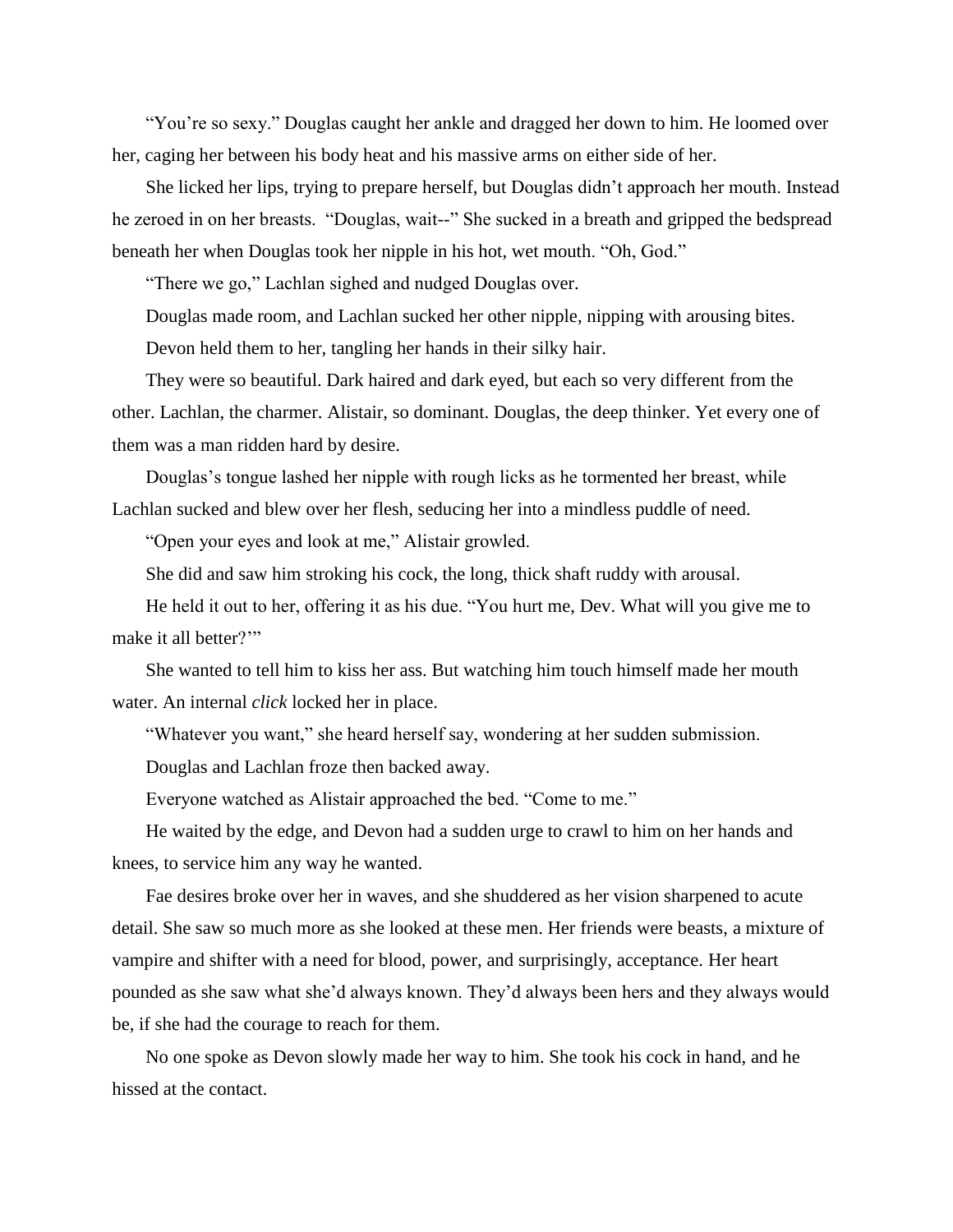"You're pretty," she whispered and licked his slit, startled at his sweetness.

"Oh fuck. I need to mark you."

"Yeah," Douglas breathed.

"All over her," Lachlan agreed.

And then Alistair's hands were guiding her closer, and she was taking him inside her mouth. The thick wedge of his cockhead slipped between her lips and pushed deeper.

She stroked him with her tongue, suddenly hungry for him.

Her little teeth grew Fae-sharp, and she raked them over his shaft with a delicious bite.

Alistair's hands tightened in her hair, and he howled his delight. "Yes. Yes, Dev. Suck it. Bleed me, baby. Yeah."

Then other hands touched her, petting, fondling. Biting. Someone pried her ass cheeks apart and licked her hole. The tongue pressed closer, and excited, she sucked Alistair harder, laving him with her tongue.

She knew he tried to be gentle, but his thrusts stabbed her with rough pleasure as he angled deeper.

She was briefly aware of the noises behind her, and then a cool, slick finger replaced the tongue in her ass. The burn stretched her, reminding her that though her experiences into anal play had been fun, no one had ever been as big as the Drakes.

"Fuck, Devon. I'm coming, baby. Swallow it all," Alistair ordered around grunts and gasps as he shuttled between her lips.

"Take him, take me," Douglas rasped and removed his finger, only to push the head of his thick, lubed cock inside her. Slowly, deliberately, he probed and prodded past her discomfort and pain until he seated himself fully inside her.

Alistair gave a cry and jetted down her throat, the taste of him changing her, making her hungry for him. For *them*.

"Oh, Christ. Devon." Douglas' claws gouged her hips, but it was nothing compared to the sheer pleasure she felt when Lachlan leaned close to whisper kisses and praise against her ear. He fingered one pointy tip, and she shuddered, squeezing Douglas tight.

"Baby, I love you," Alistair wheezed as he withdrew from her mouth. "Always have." He knelt in front of her to kiss her hard.

Then he disappeared and Douglas pulled out.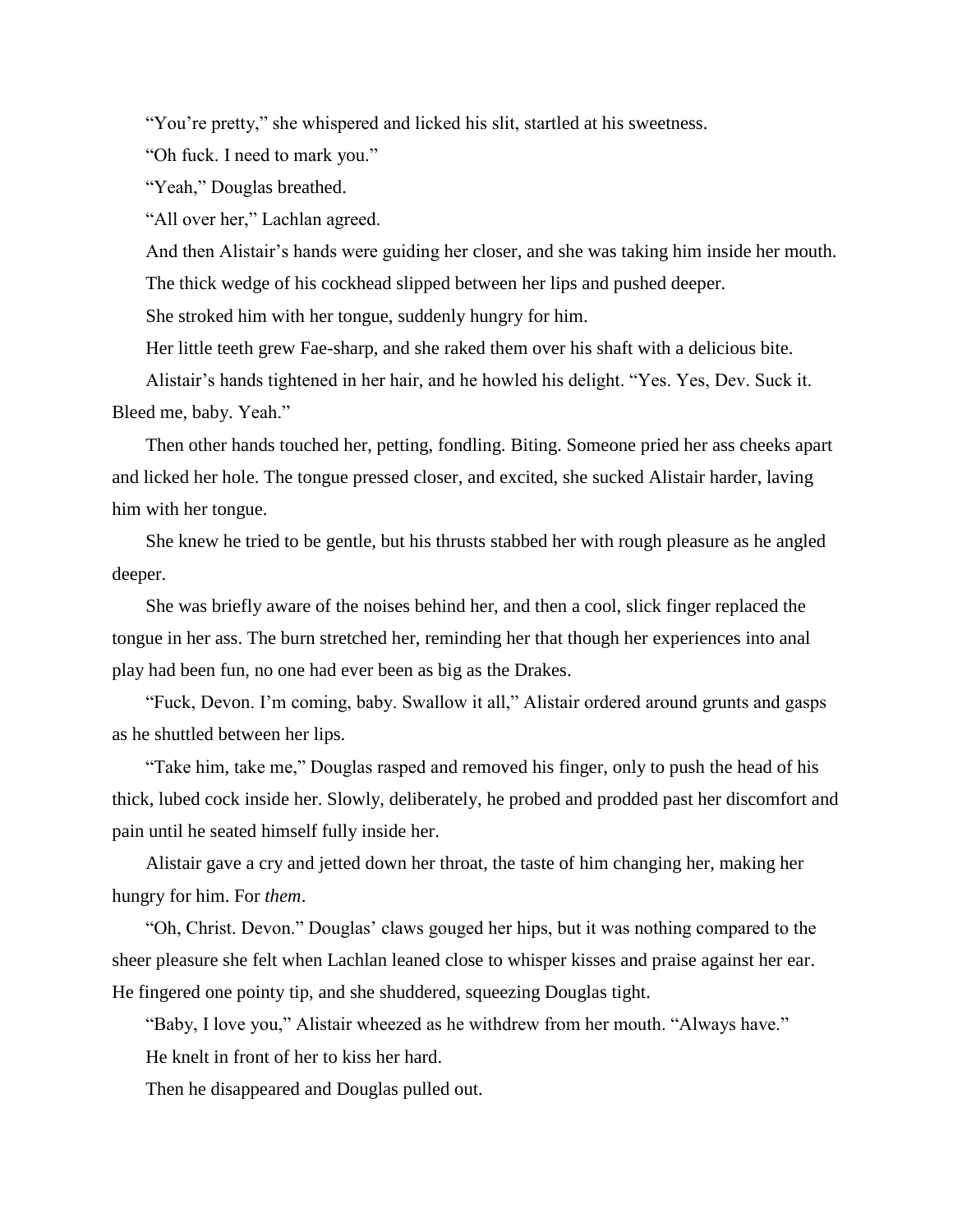Lachlan lay down on the bed. "Ride me, Dev." He held his arms out to her, and she willingly met him. With one hard tug, he pulled her over him, satisfying her empty womb.

"Lean forward."

She did and felt Douglas against her ass again.

He pushed inside, making her feel so full she couldn't move.

"That's the sexiest thing I've ever seen," Alistair whispered. "You're it, Dev. You're the one."

The moonlight speared them, painting a picture of future tomorrows. Douglas pushed when Lachlan retreated, and Alistair watched over them, his eyes caressing the way his brothers touched her, past her skin deep inside her soul.

"I can't wait. I'm sorry." Douglas rotated his hips, prodding deeper.

He stiffened and growled, then bit her shoulder hard, absorbing her blood as he shuddered and came inside her. He withdrew, and Lachlan rolled her over, so that she lay on her back while he controlled his thrusts.

He pounded into her, never blinking as he stared into her eyes. "You're mine, finally, Dev. My little Fae."

"And mine." Douglas caressed her arm.

"And mine," Alistair repeated.

Lachlan shifted his pelvis and grazed her clit repeatedly as he fucked her. Until she couldn't hold on any longer, love and lust mixed into a heady combination she could no longer refuse.

Devon cried out as she came, and she dimly registered Lachlan groaning her name as he jetted inside her.

Once finished, he pulled her up into his lap. They remained joined with her legs around his waist, his cock buried inside her. He bit her next to Douglas's mark and feasted on her blood. Alistair nipped her shoulder over his own bite, drawing a sip more. And Douglas stroked her back, soothing her with calming words.

"My spell worked," she said dumbly, remembering what she'd cast for. The words *fate*, *right,* and *protect her from all harm* came to mind.

Douglas grinned. "Good. Now we just need to say our magic words to finish it."

"What words?" Devon still tried to catch her breath, hard to do when the three of them grew hard pressed up against her.